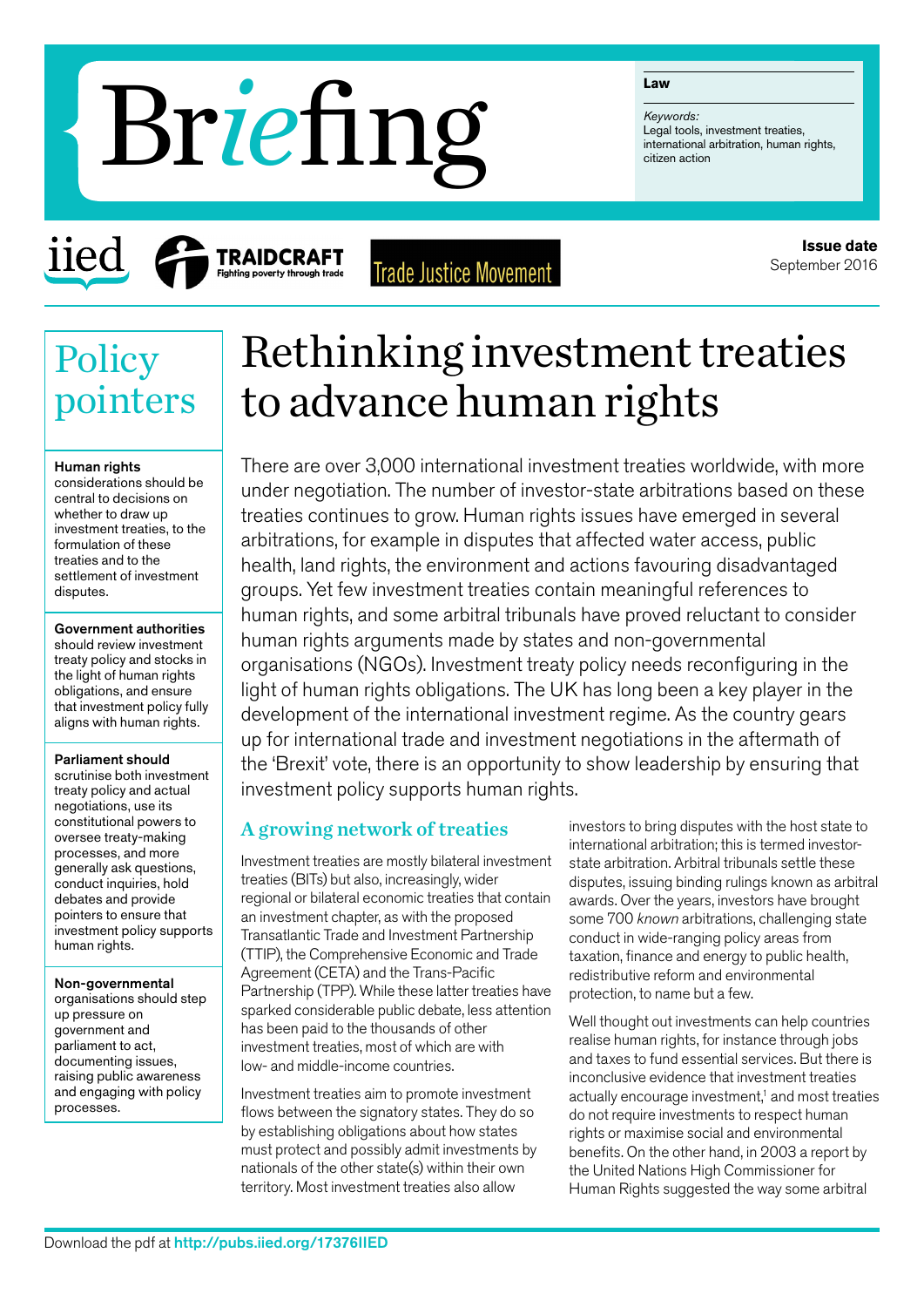tribunals interpret investment treaties could make it more difficult for states to honour their human rights obligations when doing so would adversely affect businesses.2

### *Few international investment treaties contain meaningful references to human rights*

The concern is that the often-large compensation pay-outs that the tribunals awarded to investors, and the significant legal costs and uncertainty associated with arbitration, might

discourage cash-strapped states from taking action to protect human rights. This issue is part of a wider debate about 'regulatory chill' — the concern that overly generous investment protection could affect the ability of states to act in the public interest.

#### Investor-state arbitration

Since that 2003 report, human rights issues have surfaced in several investment disputes. Both UN human rights experts and experienced arbitrators have referred to human rights at stake in arbitral proceedings.3 We cannot present a comprehensive inventory; information is not always publicly available and disputing parties sometimes choose not to discuss human rights even if they are at stake. However, a few examples illustrate how investment treaties and human rights intersect.

Some investors seek compensation under investment treaties for state conduct they claim breaches their human rights. One arbitral tribunal found that the state breached the investor's right to a fair trial and that this action violated investment protection standards.<sup>4</sup> In this context, investor-state arbitration provides foreign investors with an international remedy unavailable to others under international human rights law. That raises broader questions regarding the universality of rights and remedies, and about how arbitral tribunals (which are typically not composed of human rights experts) will interpret human rights norms.

States have developed human rights arguments to rebut investor claims, arguing that human rights law requires authorities to take the measures challenged by the investor. In other cases, human rights dimensions are at stake but not explicitly articulated by either disputing party. So NGOs filed non-disputing party ('*amicus curiae*') submissions to make those dimensions explicit. Arguments by states or NGOs can create tension between investment protection standards and human rights considerations. A few examples follow.

The right to water. Water supply concessions feature in several arbitrations and some disputes affect issues relevant to the human right to water — such as water quality and tariffs. In some arbitrations, states or NGOs have argued that the measures challenged by the investor were necessary to preserve the right to water. The arbitral tribunals' discussion of these arguments has tended to be brief and not to significantly affect arbitration outcomes.<sup>5</sup>

The right to health. Legislation to discourage smoking supports the right to health.<sup>6</sup> But such measures can undermine the business prospects of tobacco firms and have led to two recent arbitrations. A challenge to Australia's plain packaging legislation failed because of the timing and motivation of the tobacco firm's corporate restructure, upon which the arbitration was premised. Another tribunal dismissed a separate arbitration over Uruguay's anti-smoking legislation on its merits. However, uncertainty remains. Also, legal action against Australia and concerns that tobacco firms might bring similar claims elsewhere appear to have contributed to delays in the adoption of anti-smoking legislation in New Zealand.7

Land rights. In many parts of the world, land provides the basis for livelihoods and social identity. Land rights may be instrumental to realising human rights to food, housing and self-determination, and the rights of indigenous peoples. Land issues have emerged in several arbitrations, including challenges to land redistribution. In one case, the tribunal rejected an *amicus curiae* submission raising human rights law issues, in part because it deemed the petitioners to lack impartiality.<sup>8</sup> In a separate human rights case, the government sought to resist an indigenous people's land restitution claim partly on the ground that foreign investors protected by an investment treaty now owned the land. The court dismissed this argument.<sup>9</sup>

Indigenous peoples' rights. Extractive industries can affect indigenous peoples' rights and ancestral territories. In some arbitrations, investors have challenged government measures taken partly in the name of local opposition to extractive operations. In these contexts, both civil society making *amicus curiae* submissions and governments calling on arbitral tribunals not to accept the investor's claim have invoked human rights. Arbitral tribunals have so far given a mixed reception to these arguments, but some arbitrations are still ongoing.10

Environmental rights. Measures to protect the environment can adversely affect business and have triggered several arbitrations. Human rights may be relevant, for example, where pollution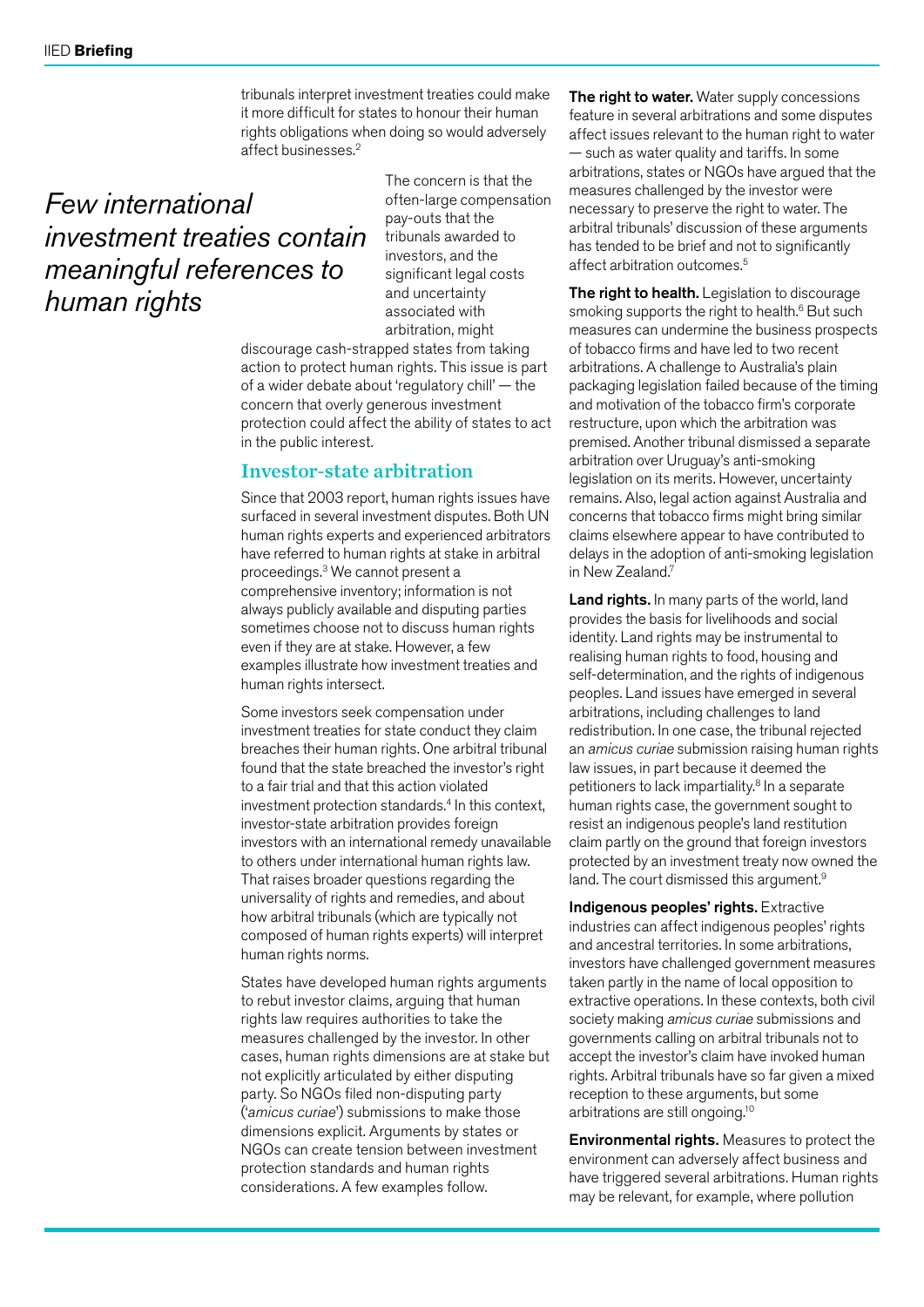impairs water quality or public health. *Amicus curiae* submissions by NGOs have highlighted these issues, for example in one case where NGOs argued that authorities have a duty to act to avoid pollution undermining the right to water. However, the relevant award did not make mention of the human rights arguments.<sup>11</sup>

Affirmative action. In one arbitration, an investor challenged affirmative action measures favouring historically marginalised groups. The South African government adopted these measures to address the legacy of apartheid. An NGO made a submission highlighting human rights dimensions, $12$  but the case was ultimately discontinued.

These diverse cases show that human rights issues do often appear in investor-state arbitration. There is no inherent contradiction between investment treaties and human rights law. But the cases illustrate how tensions can arise in the practical application of human rights and investment law, because action to advance human rights can adversely affect protected investments.

International law requires arbitral tribunals to 'take account' of all relevant rules, including human rights law, when interpreting investment treaties. But few tribunals have meaningfully done this so far. Also, human rights courts and investor-state arbitral tribunals have taken different approaches to addressing these tensions. While human rights courts have held that human rights should prevail, arbitral tribunals have argued that human rights law and investment law operate on different planes and that states must equally respect both.<sup>13</sup>

#### The treaty-drafting stage

The wording of investment treaties affects the scope for arbitral tribunals to advance treaty interpretations that support human rights. The UN's Guiding Principles on Business and Human Rights clarify that businesses have the responsibility to respect human rights, and call on states to formulate treaties in ways that maintain the policy space needed to meet human rights obligations. Following this guidance, the United Kingdom (UK)'s 2013 National Action Plan (NAP) on business and human rights, the first of its kind, called for investment treaties not to 'undermine the host country's ability to meet … its international human rights obligations'. However, the 2016 version of the UK NAP diluted this language.14

In recent years, the growing number of investorstate arbitrations prompted several states to reconsider the wording of their investment treaties, for instance through more narrowly

formulated investment protection standards, clauses calling on investors to apply responsible business practices, or more explicit provisions affirming the right of states to regulate in the public interest. Some states have sought to disengage from the investment treaty regime altogether. Others, such as Brazil, have concluded agreements that look very different to conventional investment treaties.

'Recalibrated' investment protection standards are meant to preserve greater policy space, including in those policy areas relevant to human rights. But they are still to be properly tested in investor-state arbitration, so it is unclear how tribunals will interpret and apply them. Responsible business provisions are meant to improve social and environmental performance but typically do not create binding obligations on investors.

Human rights considerations have not featured prominently in these reform efforts. Few investment treaties refer to human rights only 0.5 per cent of the over 2,000 investment treaties reviewed in a major survey did so,<sup>15</sup> and mainly through brief references in the treaty preambles and inoperative clauses. More treaties contain provisions regarding labour rights, in particular requiring states not to deviate from, or fail to enforce, their labour laws in order to attract foreign investment. But national labour laws are sometimes inadequate, and many investment treaties do not require compliance with international labour conventions. In addition, labour provisions in investment treaties are typically not supported by effective enforcement mechanisms.

Human rights are also relevant to the treatymaking process itself, for example citizens' rights to access information and participate in public decisions, and human rights impact assessments of proposed treaties. Scrutiny and debate of investment treaties have traditionally been limited but have recently increased, particularly in middle- and high-income countries. But major constraints remain there is little transparency in negotiations and few mechanisms for citizens to be heard.

Since the 1970s, the UK has concluded over 100 investment treaties, most of which are currently in force and most of which involve low- or middle-income countries. Even the more recent treaties (such as the UK–Ethiopia BIT of 2009, which is not yet in force) do not reflect a recalibration of treaty standards. They stick to traditional succinct formulations that leave considerable discretion to arbitral tribunals and make no mention of human rights. In 2009, responsibility for negotiating investment